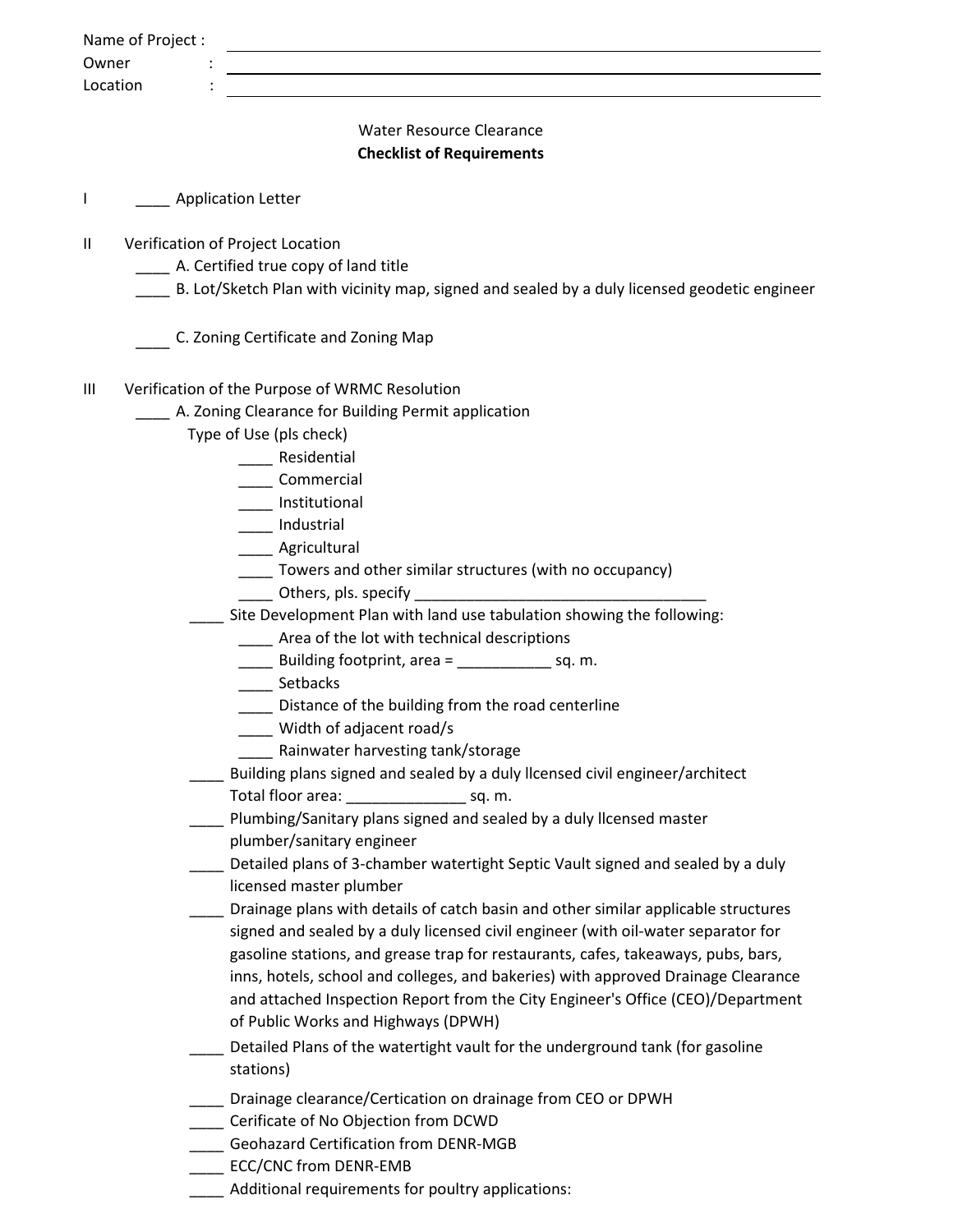|      | ___ Affidavit of no objection of adjacent lot owners<br>___ Brgy. Council Resolution<br>Brgy. Development Council Resolution<br>____ Sanitation Clearance from CHO<br><b>ECC from DENR-EMB</b><br>____ Distance from existing poultry at least 1km away<br>____ Distance from major road or highway at least 500m away<br>____ Distance from built-up area at least 1km away<br>Distance from the source of water at least 25m away |
|------|-------------------------------------------------------------------------------------------------------------------------------------------------------------------------------------------------------------------------------------------------------------------------------------------------------------------------------------------------------------------------------------------------------------------------------------|
|      | Total Land Area = $\frac{1}{2}$ sq. m.                                                                                                                                                                                                                                                                                                                                                                                              |
|      | (Note: If land area is less than 1 hectare, stop here.)                                                                                                                                                                                                                                                                                                                                                                             |
|      | If land area $= 1$ hectare and above, pls proceed to item IV)                                                                                                                                                                                                                                                                                                                                                                       |
|      | B. Requirement for PALC/DP application<br>(Note: please proceed to Item IV)<br>Total Land Area = $\frac{1}{2}$ sq. m.<br>(Note: if total land area is less than 1 hectare, pls proceed to III-A<br>if total land area is 1 hectare and above, please proceed to Item IV)                                                                                                                                                            |
| I۷   | Identification of Project Type<br>______ A. Project Description<br>____ B. Project System Operation<br>______ C. Declaration or Statement of the type of waste that the project generates                                                                                                                                                                                                                                           |
| V.   | Verification of Outfall Catchment Area<br>A. Watershed Map of Davao City (from CPDO or DENR-EMB) reflecting the location of the<br>____ project<br>B. Certificate/Statement from DENR-EMB specifying the outfall's catchment area                                                                                                                                                                                                   |
| VI.  | Matching of River Classification<br>A. Schematic and process flow of the WTF's operational system<br>B. Design of the WTF structure, signed and sealed by a duly licensed civil/sanitary engineer                                                                                                                                                                                                                                   |
| VII. | Verification of Government Issued Certifications<br>A. Certificate of No Objection from DCWD<br>B. Water Supply Certification by DCWD<br>___ C. Water Permit from NWRB (if DCWD cannot supply)<br>D. Geohazard Clearance from DENR-MGB<br>____ E. ECC or CNC issued by DENR-EMB<br>F. Sanitation Inspection Certificate issued by CHO<br>G. Valid Drainage Clearance issued by CEO or DPWH                                          |

- \_\_\_\_ H. Solid Waste Management Certification issued by CENRO
- VIII. Verification of WTF/STP Adequacy
	- \_\_\_\_ A. Parameters, Assumptions and Calculation of wastewater generation
	- \_\_\_\_ B. Parameters, Assumptions and Calculations of WTF/STP capacity
	- \_\_\_\_ C. Statement of WTF/STP adequacy
- IX. Verification of WTF's Operational Sustainability